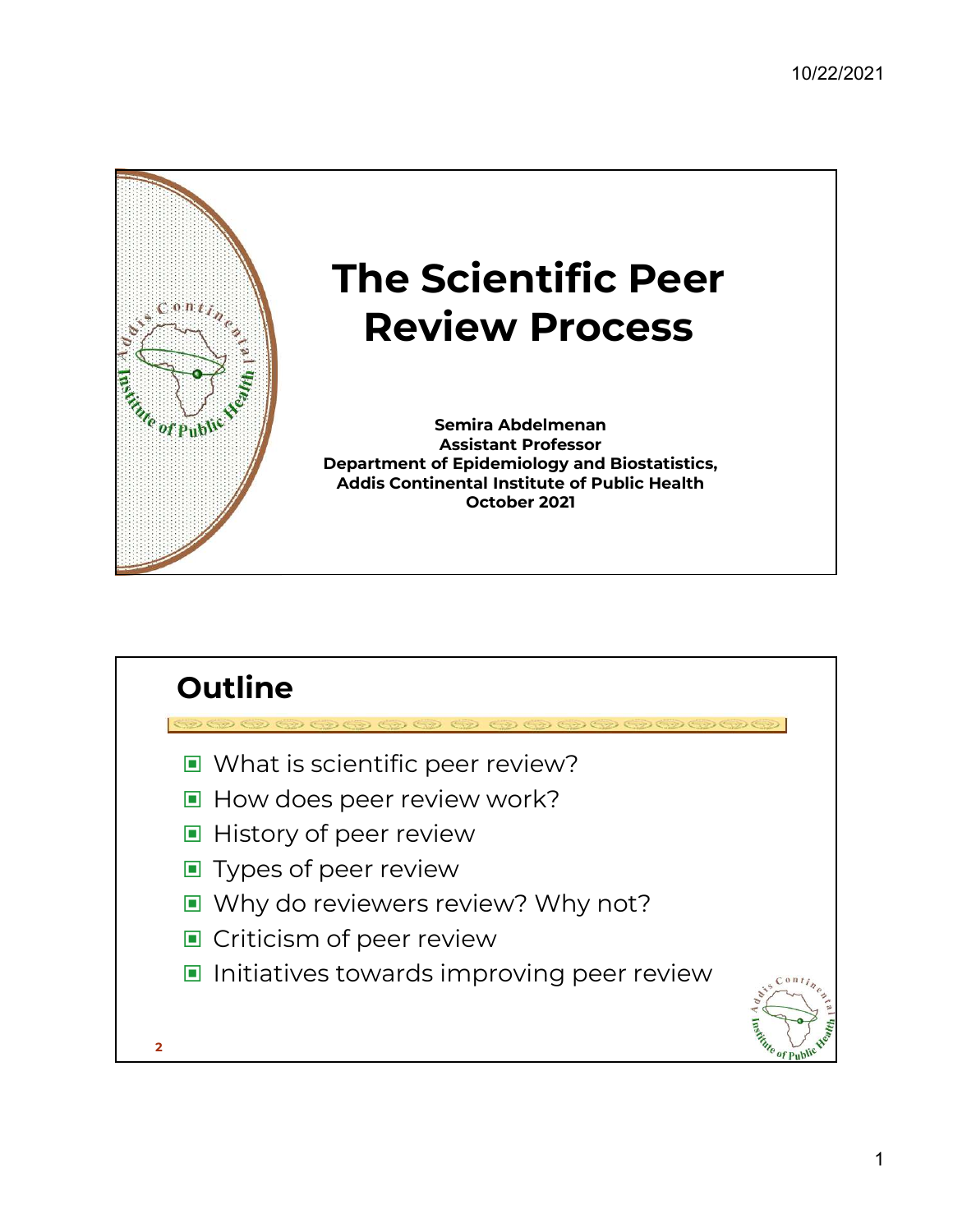

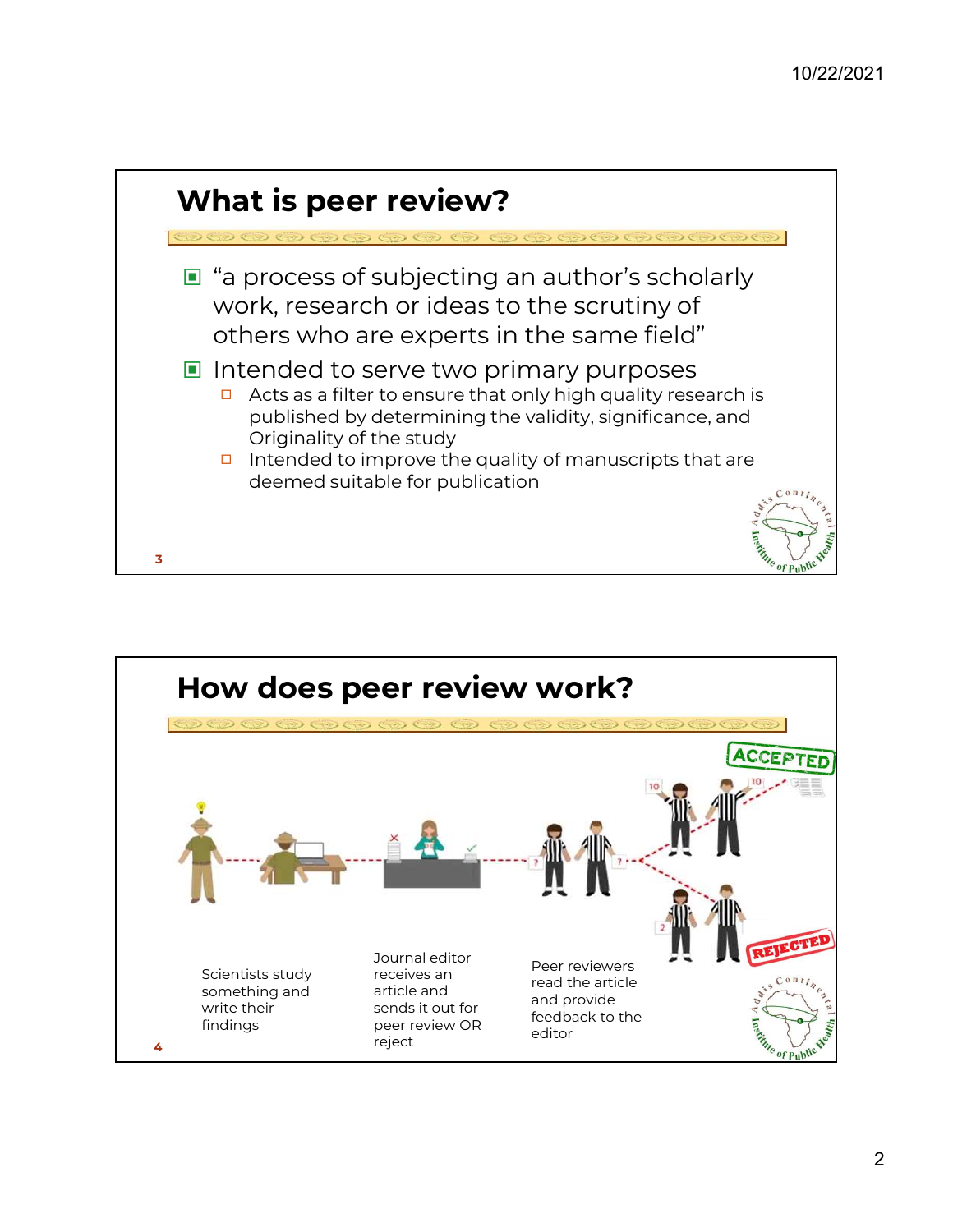

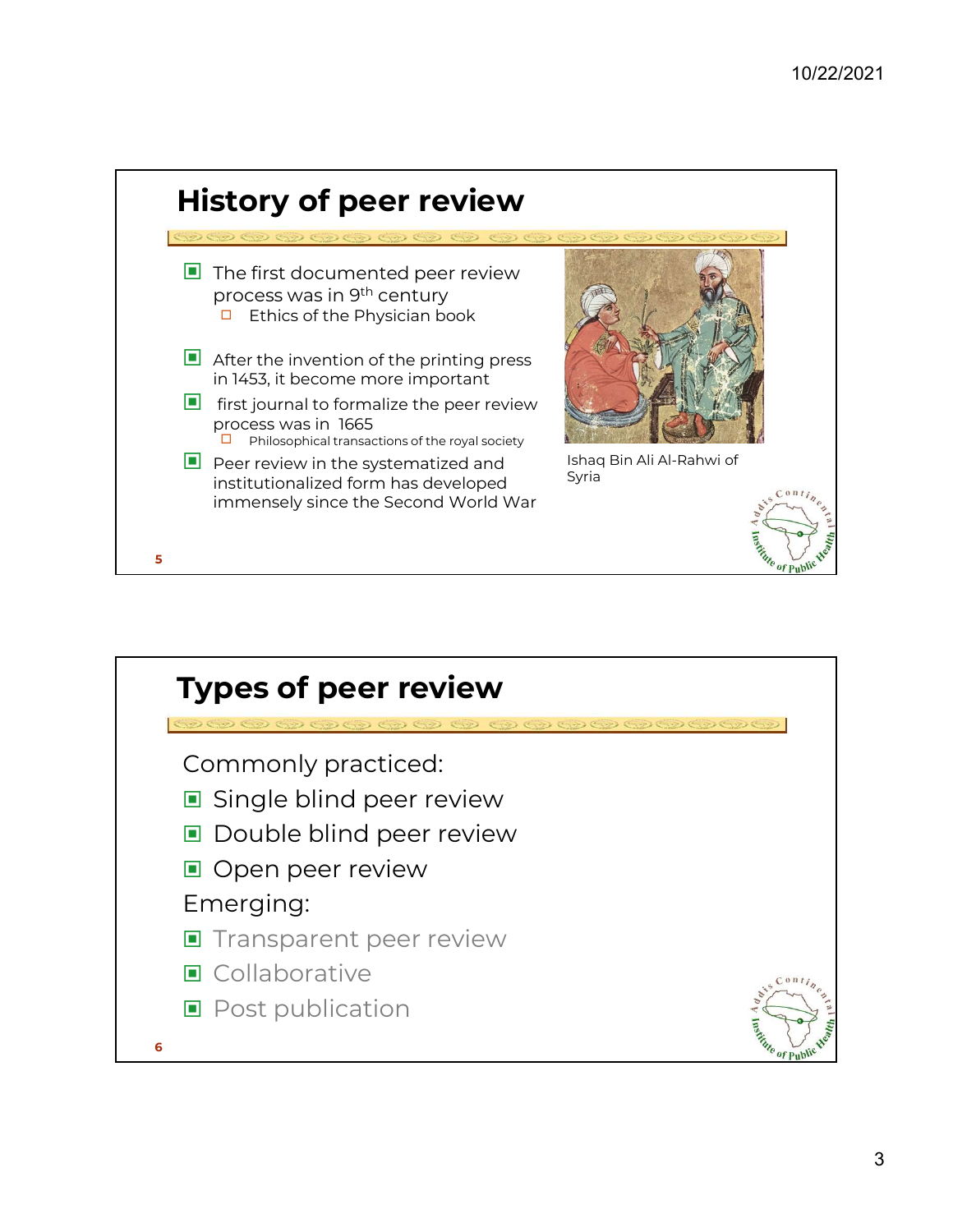|                                                                                           | <b>Single Blind peer review</b>                                                                                                                                                 |                   |
|-------------------------------------------------------------------------------------------|---------------------------------------------------------------------------------------------------------------------------------------------------------------------------------|-------------------|
| センセン センセン センセン                                                                            | (O) (O) (O) (O) (O) (O) (O)                                                                                                                                                     |                   |
|                                                                                           | $\Box$ Author doesn't know the identity of the reviewer                                                                                                                         |                   |
| medicine journals                                                                         | $\blacksquare$ The most common type of peer review for science and                                                                                                              |                   |
| Pros                                                                                      | Cons                                                                                                                                                                            |                   |
| The reviewer can be<br>totally honest with<br>their thoughts on the<br>paper as they will | Risk of conscious bias, they might be tempted to give a<br>more critical review to an article written by someone<br>they consider to be a rival                                 |                   |
| remain anonymous<br>throughout the<br>process                                             | Risk of unconscious bias from the reviewer, they may<br>make judgements on the paper based on details of the<br>author without even realizing                                   |                   |
|                                                                                           | Some reviewers may use their anonymity to write<br>reviews that are rushed, rude, or unfair, which they<br>might not do if their name was being associated with<br>the comments | Antique of Public |

| Double blind peer review                                                                 | アモウモウモウモウモウモウモウモウモウモウモウモウ                                                                                                                                                       |
|------------------------------------------------------------------------------------------|---------------------------------------------------------------------------------------------------------------------------------------------------------------------------------|
| versa                                                                                    | $\blacksquare$ Reviewer doesn't know the identity of the author, and vice-                                                                                                      |
| Pros                                                                                     | Cons                                                                                                                                                                            |
| Less risk of conscious or<br>unconscious bias from either<br>the reviewer, or the author | It's not possible to guarantee the anonymity of<br>the author                                                                                                                   |
| Reviewers can feel more<br>protected from criticism of<br>their review                   | Some reviewers may use their anonymity to<br>write reviews that are rushed, rude, or unfair,<br>which they might not do if their name was<br>being associated with the comments |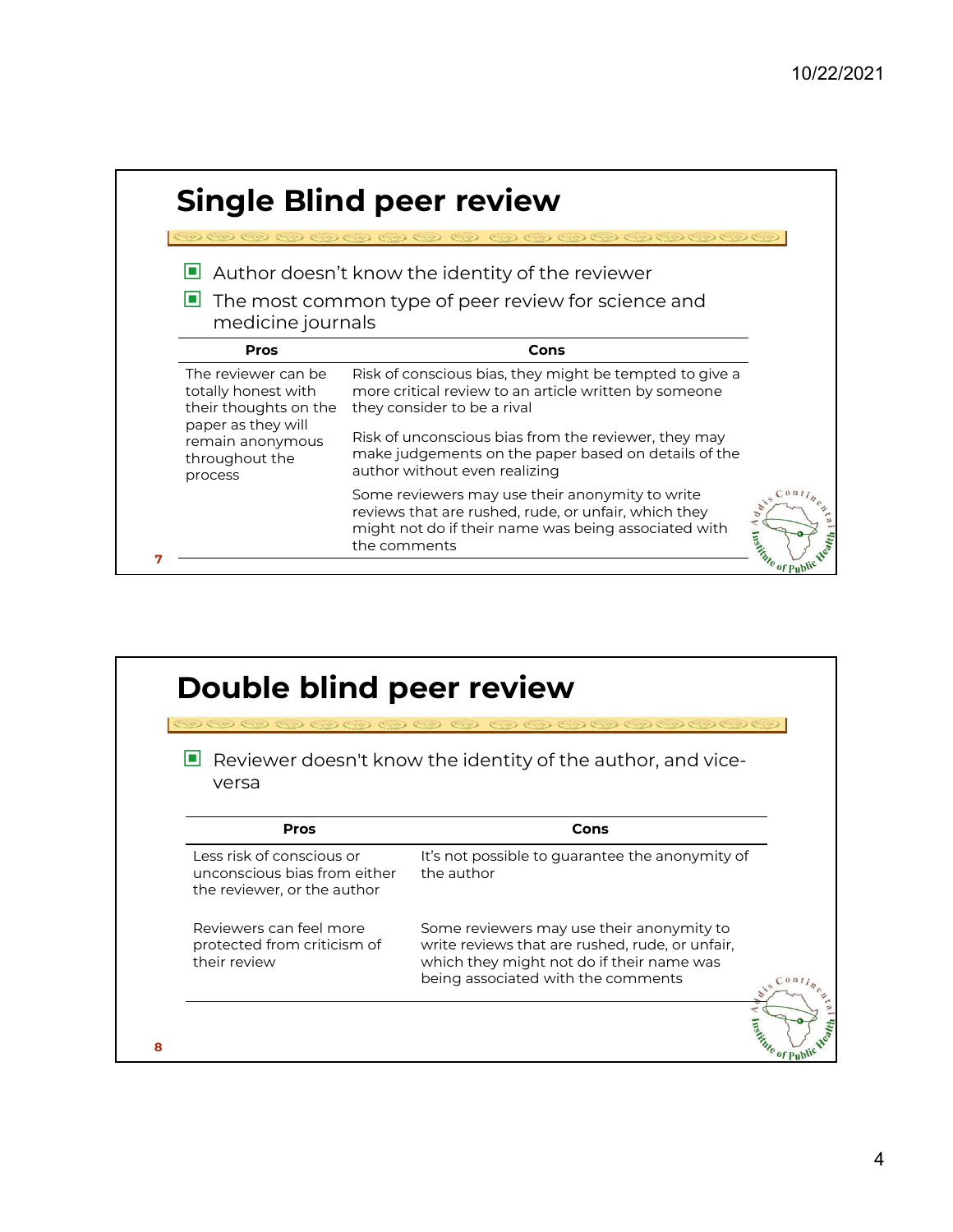|   | Open peer review                                                                                                                                                                                                                                                                                             |                                                                                                                                               |                                 |  |  |
|---|--------------------------------------------------------------------------------------------------------------------------------------------------------------------------------------------------------------------------------------------------------------------------------------------------------------|-----------------------------------------------------------------------------------------------------------------------------------------------|---------------------------------|--|--|
|   | 0000000000000000000000<br>$\Box$ The identity of the author and the reviewer is known by all<br>participants, during or after the review process<br>publishing the names of the reviewers and even the<br>□<br>reviewers' reports alongside the article<br>publish any earlier versions of your article<br>□ |                                                                                                                                               |                                 |  |  |
|   | Pros                                                                                                                                                                                                                                                                                                         | Cons                                                                                                                                          |                                 |  |  |
|   | Authors might receive more<br>constructive and polite<br>reviewer comments                                                                                                                                                                                                                                   | Researchers who are invited to review may<br>be less inclined to do so under an open<br>model                                                 |                                 |  |  |
| 9 | Depending on the model, it<br>allows readers of the published<br>article to see more detail of the<br>review process, increasing<br>their trust                                                                                                                                                              | There is a possibility that if a reviewer<br>knows an author and doesn't want to<br>offend them, they give them an overly<br>favorable review | $0 \pi t$<br><b>Engine Line</b> |  |  |

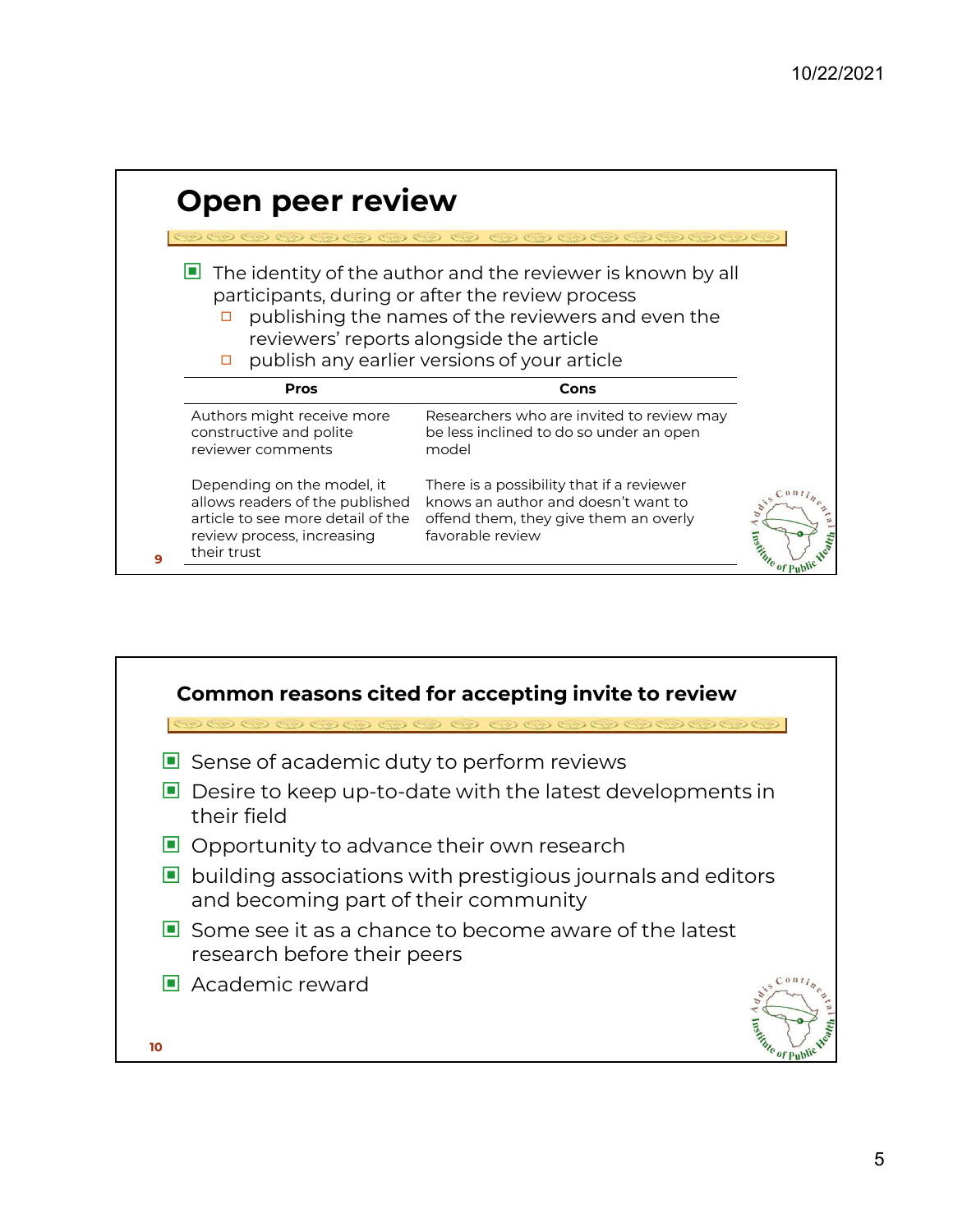

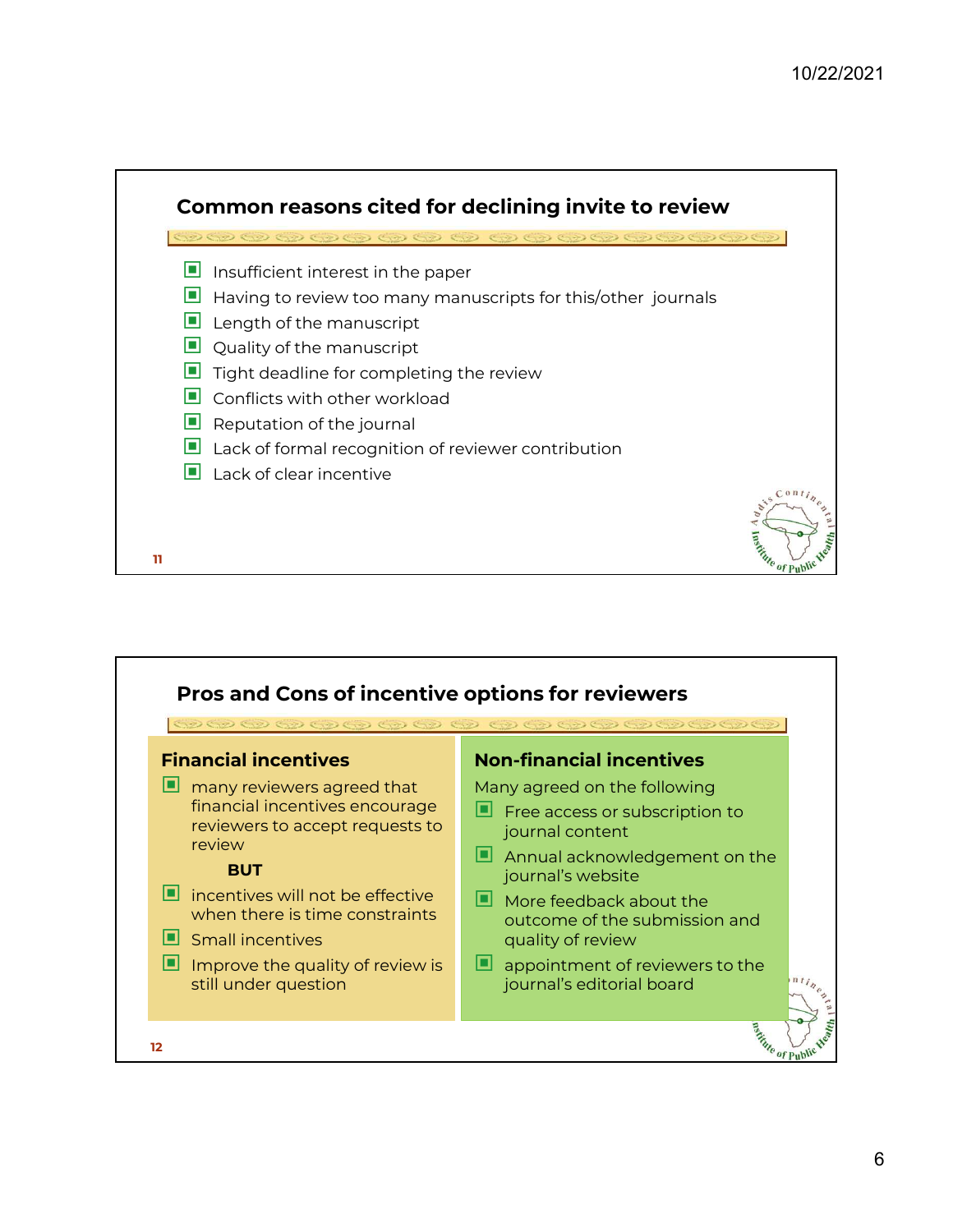

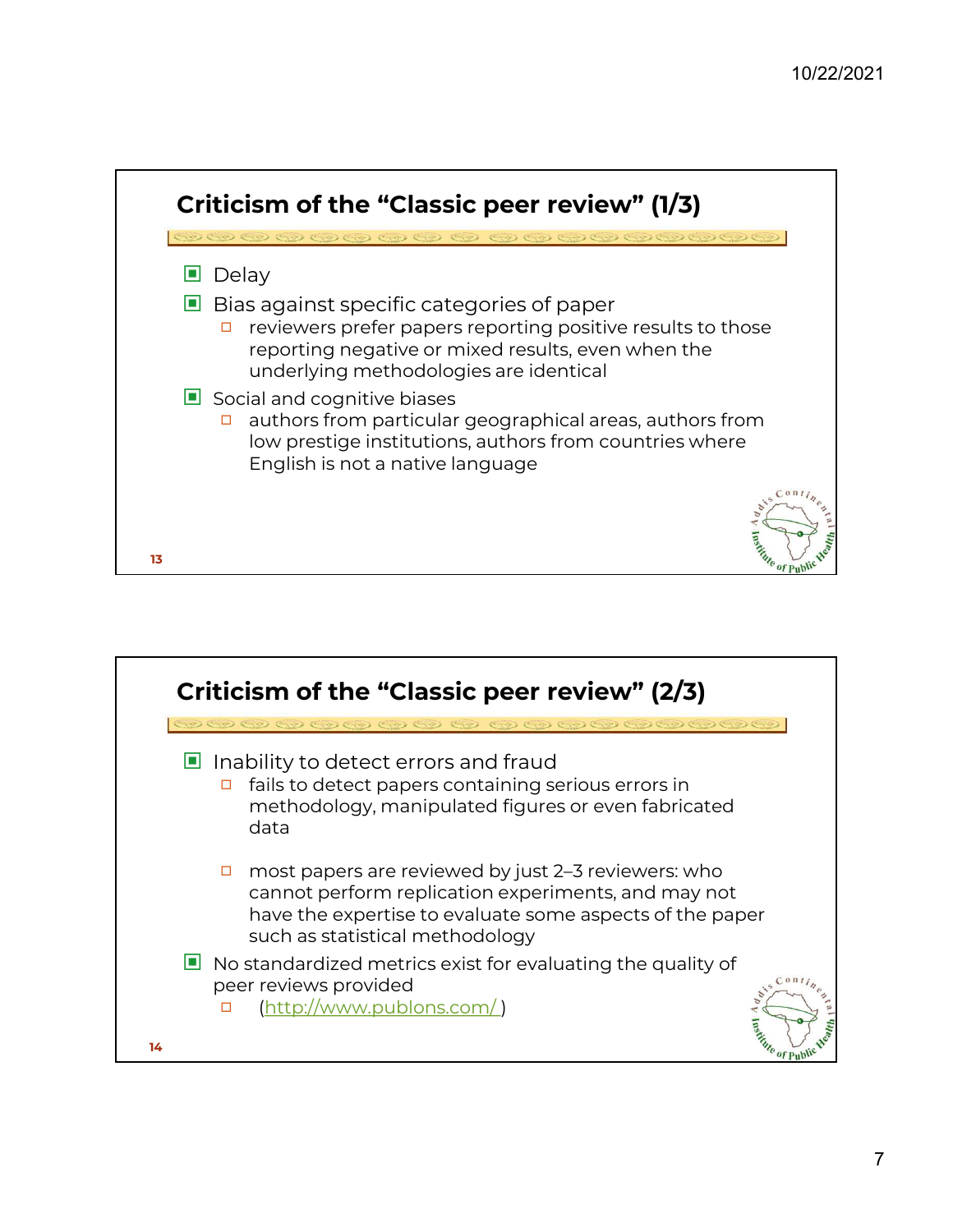

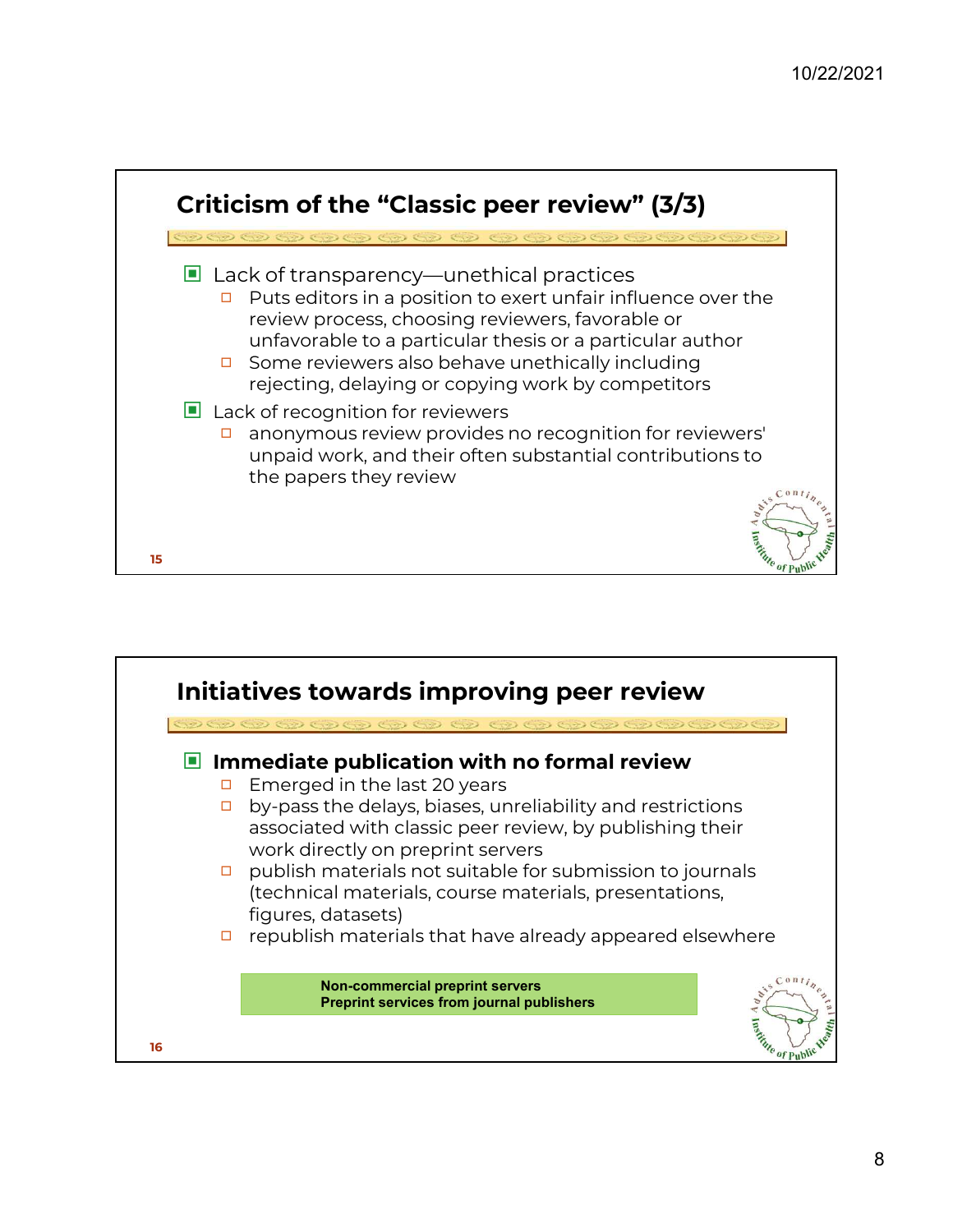